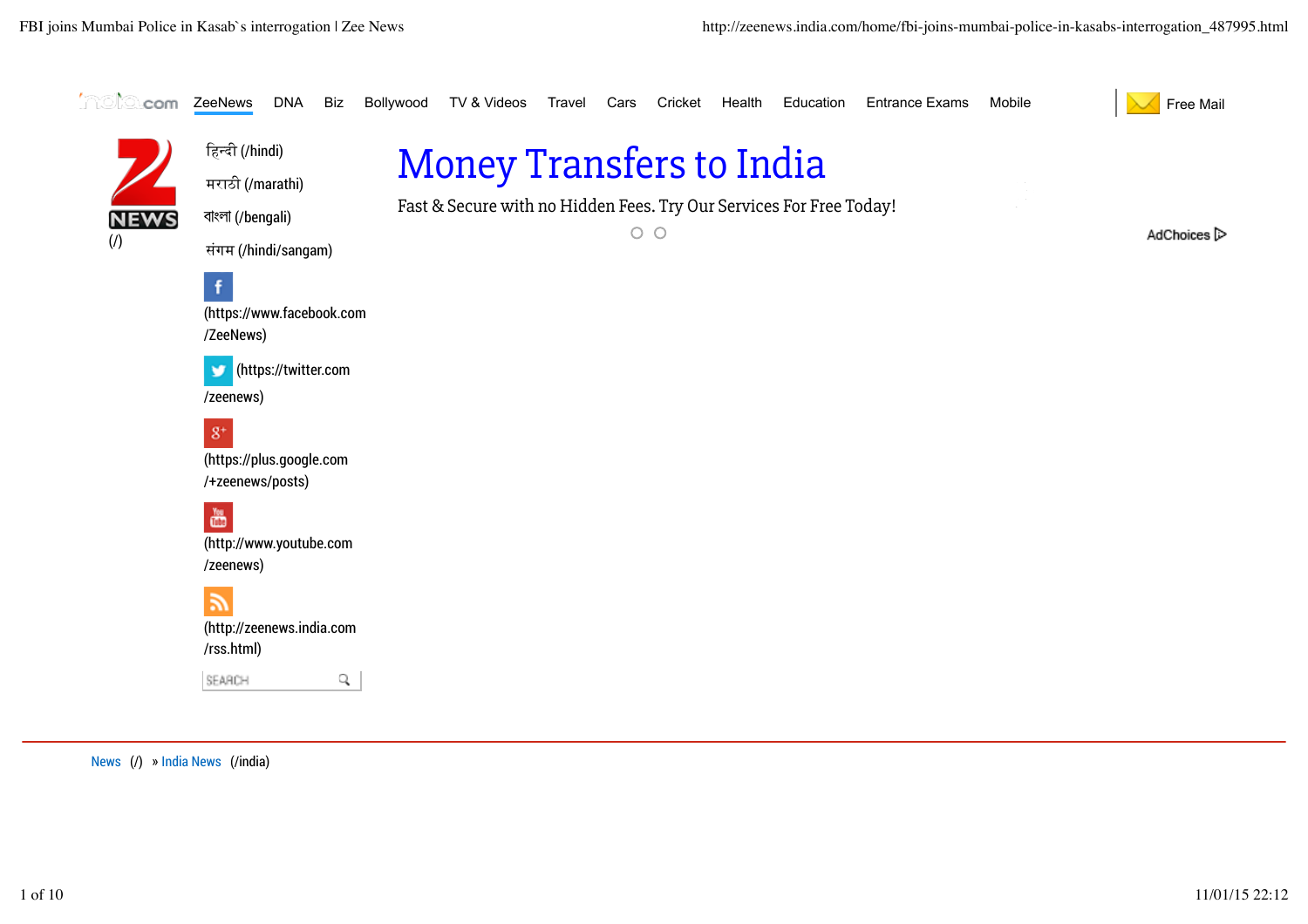# FBI joins Mumbai Police in Kasab`s interrogation

Last Updated: Wednesday, December 3, 2008 - 00:00

## 0

SHARES

 Share on Facebook (https://www.facebook.com/sharer/sharer.php?u=http://zeenews.india.com/home/fbi-joinsmumbai-police-in-kasabs-interrogation\_487995.html)

 Share on Twitter (https://twitter.com/share?url=http://zeenews.india.com/home/fbi-joins-mumbai-police-in-kasabsinterrogation\_487995.html&text=FBI+joins+Mumbai+Police+in+Kasab%60s+interrogation)



#### **Zeenews Bureau**

Mumbai, Dec 03: Top officials of the US Federal Bureau of Investigation (FBI) have started questioning Azmal Amir Kasab on Wednesday, the terrorist who was caught alive by security forces, to obtain crucial leads into the last week's deadly terror attacks in Mumbai. Top investigating officials from Israel and Britain are also expected to join the FBI and Indian intelligence officials later in questioning Kasab.

Comment

**Page** 

According to reports, the seven-member FBI team is providing technical support to Indian





PM Narendra Modi's rally in Delhi: As it happened (/news/delhi/pm-narendra-modis-rally-in-delhi-as-ithappened\_1527614.html)

Rahane, Bhuvneshwar save India to earn draw in Sydney Test (/sports/cricket/india-vs-australiaচ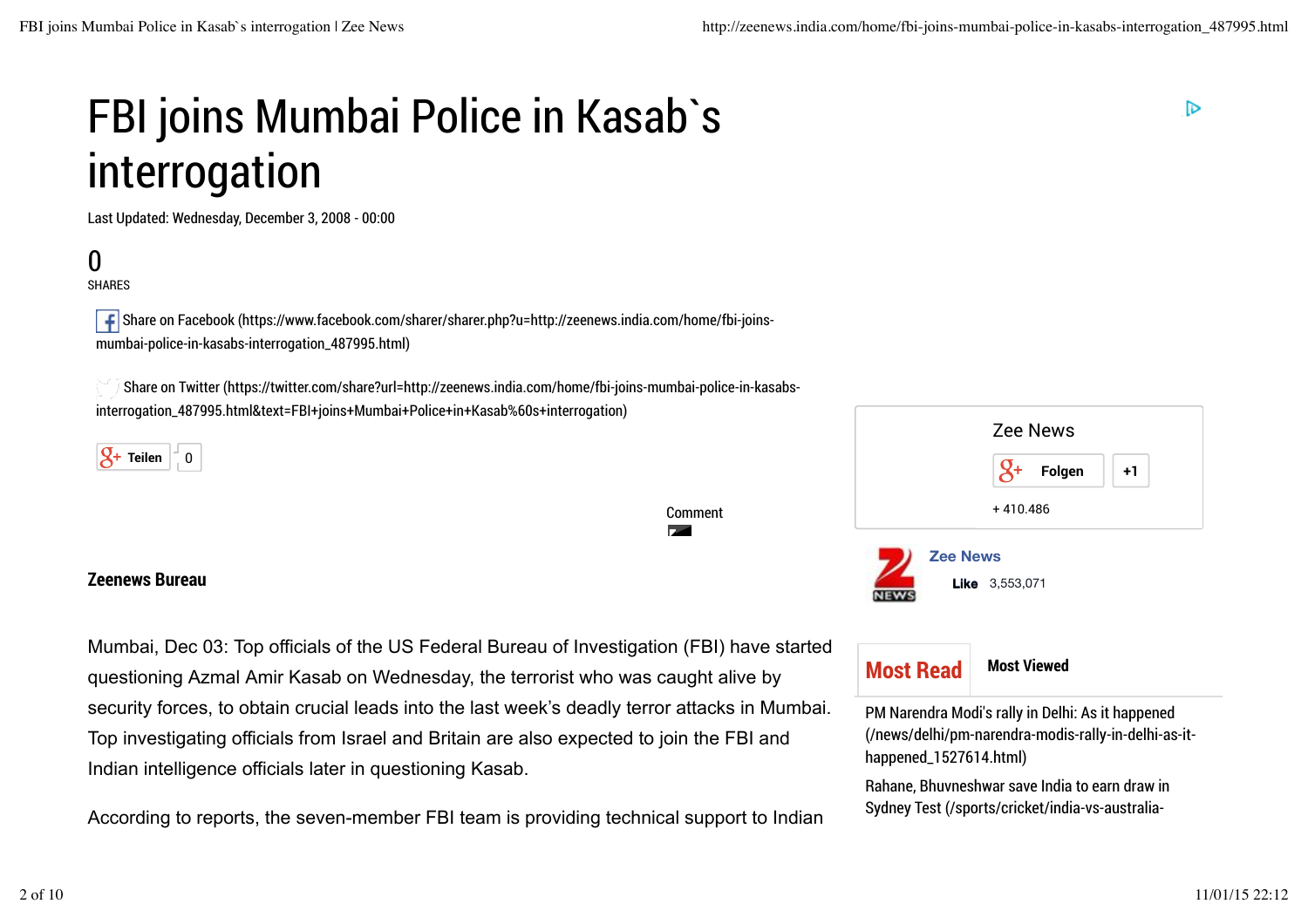$\triangleright$ 

investigating agencies. The "crime-scene and forensic experts" of FBI are carrying equipment capable of detecting the type and origin of ammunition and grenades used by the terrorists, suspected to be from Pakistan.

The FBI sleuths, which registered a case in connection with the audacious Mumbai serial attack yesterday, are assisting Indian agencies in cracking Internet telephony codes used by terrorists of Lashker-e-Taiba.

The militants received calls via Voice Over Internet Protocol (VOIP) from Pakistan and the FBI, along with the Indian Intelligence agencies, is trying to break the code to see when the calls started coming in on the phone besides ascertaining the instruments` previous locations.

As per US laws, the FBI has to probe the death of any American citizen outside of the US and later submit a chargesheet.

The FBI is also trying to ascertain the origin of the e-mail that was sent claiming responsibility for the attacks and how many times it was opened in Pakistan. The deciphered packets of the satellite conversation between the militants and their handlers, and the air length frequency waves used for conversing on Internet are also being examined.

#### 2014/rahane-bhuvneshwar-save-india-to-earn-draw-insydney-test\_1527607.html)

Islamist terrorists offend Prophet, Quran more than cartoons: Hezbollah on Charlie Hebdo attack (/news/world /islamist-terrorists-offend-prophet-quran-more-thancartoons-hezbollah-on-charlie-hebdoattack\_1527668.html)

PM Modi's speech at Vibrant Gujarat Summit: As it happened (/news/india/pm-modis-speech-at-vibrantgujarat-summit-as-it-happened\_1528081.html)

France attack: Al Qaeda claims responsibility of Paris onslaught (/news/world/france-attack-al-qaeda-claimsresponsibility-of-paris-onslaught\_1527745.html)

EPL Gameweek 21: Saturday football - As it happened... (/sports/football/epl-2014/epl-gameweek-21-saturdayfootball-as-it-happened\_1527847.html)

Sunanda Pushkar death probe: Will not question Tharoor for now, says Delhi Police (/news/india/sunanda-pushkardeath-probe-will-not-question-tharoor-for-now-says-delhipolice\_1527939.html)

Ganga will be cleaned up in next 5-7 years: Javadekar (/news/sci-tech/ganga-will-be-cleaned-up-in-next-5-7 years-javadekar\_1528008.html)

Two injured as crude bomb explodes near Kolkata's Dumdum railway station, two more explosives found (/news/west-bengal/two-injured-as-crude-bomb-explodesnear-kolkatas-dumdum-railway-station-two-moreexplosives-found\_1527897.html)

Boko Haram perpetrates human carnage in Baga, kills nearly 2000: Reports (/news/world/boko-haramperpetrates-human-carnage-in-baga-kills-nearly